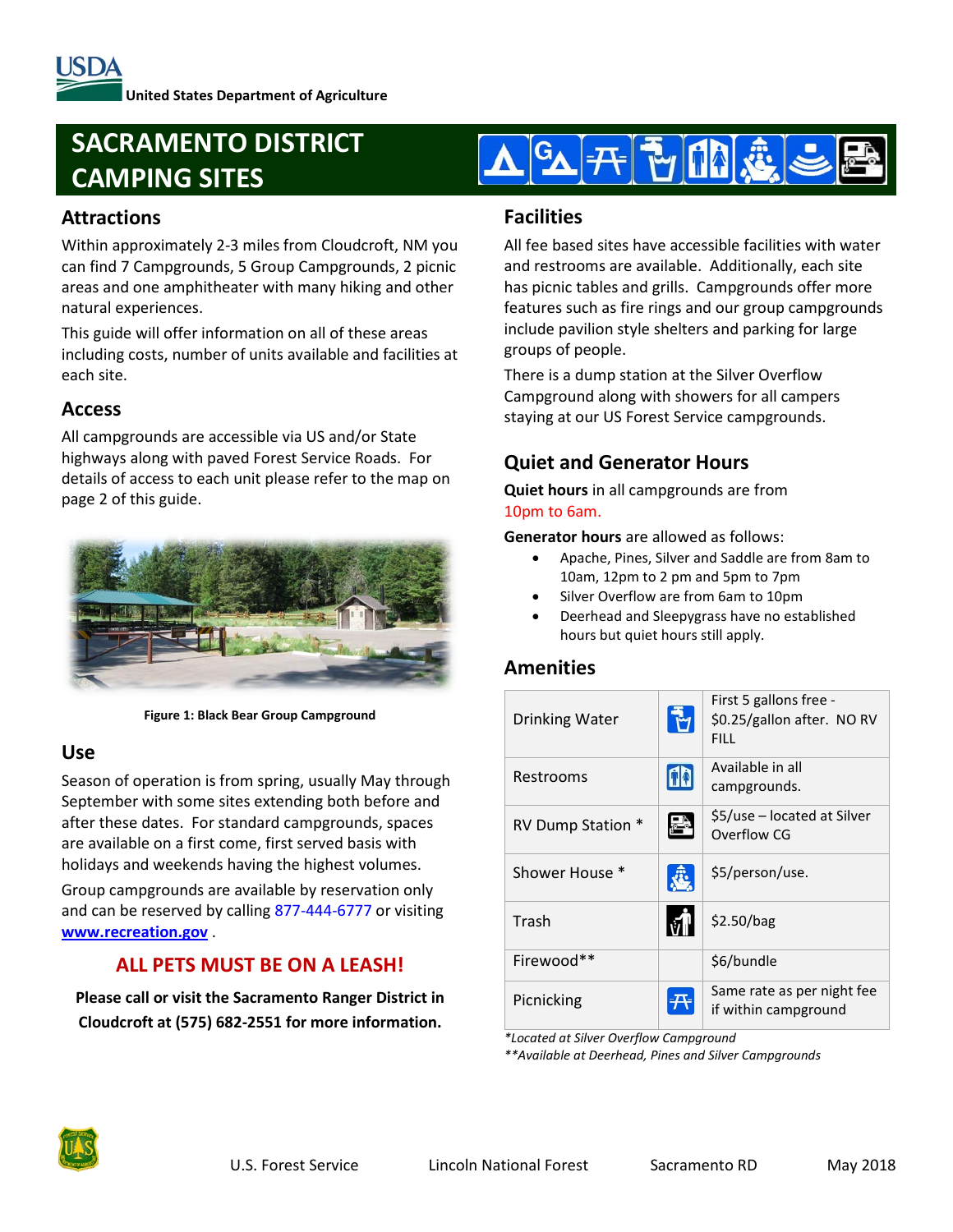

**Figure 2 Camping and Picnicking near Cloudcroft, NM**